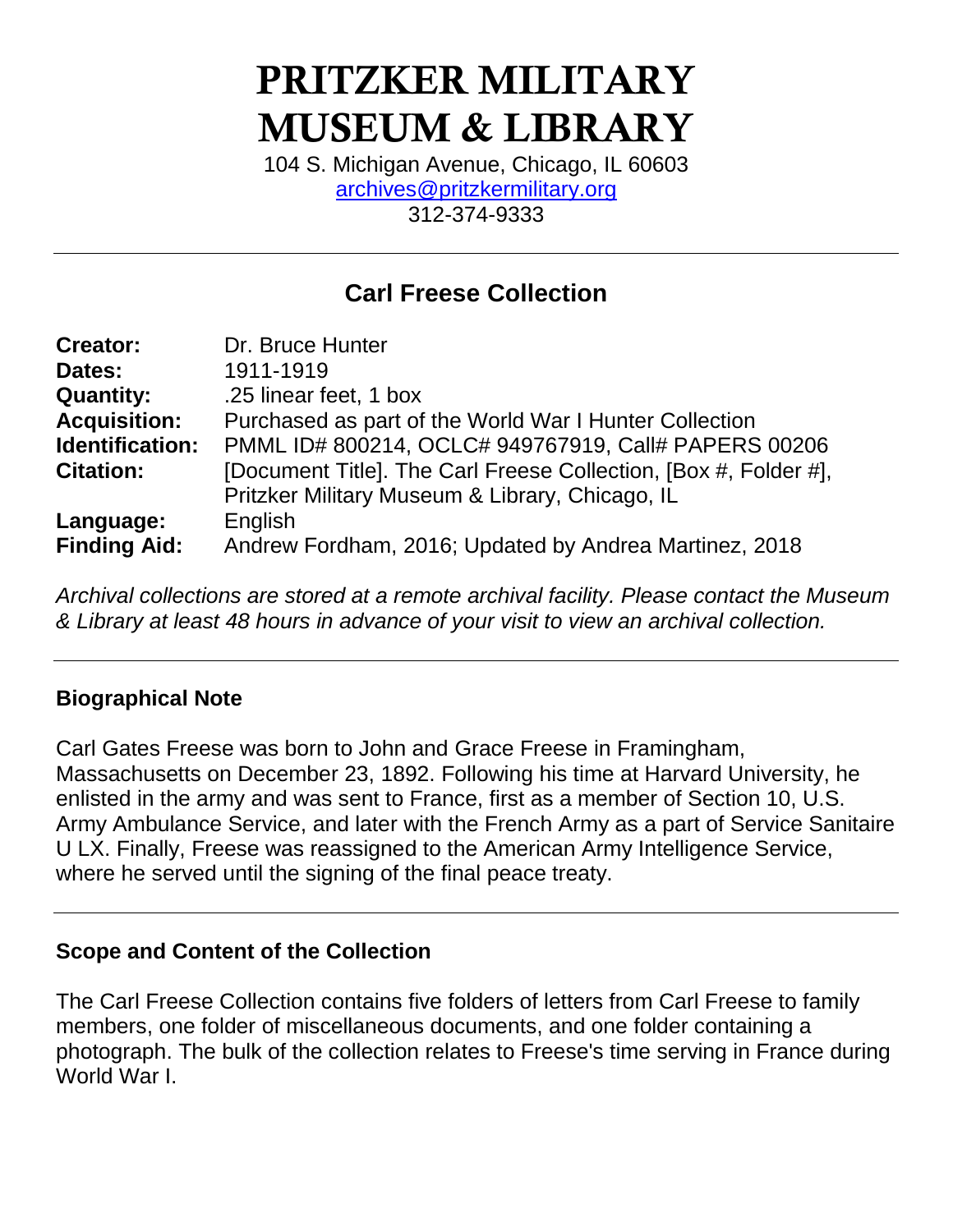### **Arrangement**

The collection arrived in no discernible order. Staff has arranged the collection by item type and chronologically.

# **Rights**

Copyrights held by Dr. Bruce Hunter were transferred to the Pritzker Military Museum & Library. All other rights are held by the author or publisher. Users assume responsibility for following copyright laws as established by US Code Title 17.

## **Key Subjects**

This collection is indexed under the following headings in the Library's online catalog. Researchers interested in materials about related topics, persons, or places should search the catalog using these subject headings.

### **Subjects**

World War, 1914-1918 World War, 1914-1918—Personal narratives, American. United States. Army—Transport of sick and wounded.

#### **Container List**

| <b>Box Folder</b> | Item ID#  | Title                                                                                                                                 | <b>Dates</b> |
|-------------------|-----------|---------------------------------------------------------------------------------------------------------------------------------------|--------------|
| 1                 |           | Letters to Grace Freese (mother),<br><b>Folder 1</b>                                                                                  | 1911-1916    |
|                   |           | 800214001 Coming to visit from Harvard                                                                                                | n.d.         |
|                   | 800214002 | Weather, family news, accepted to<br>Harvard based upon exam results,<br>includes text from Harvard entrance<br>official              | 7/6/1911     |
|                   | 800214003 | Writing from USMS St. Louis - preparing<br>to dock in Cherbourg, France and<br>Southampton, UK, appointed mess cadet,<br>cadet duties | 8/18/1911    |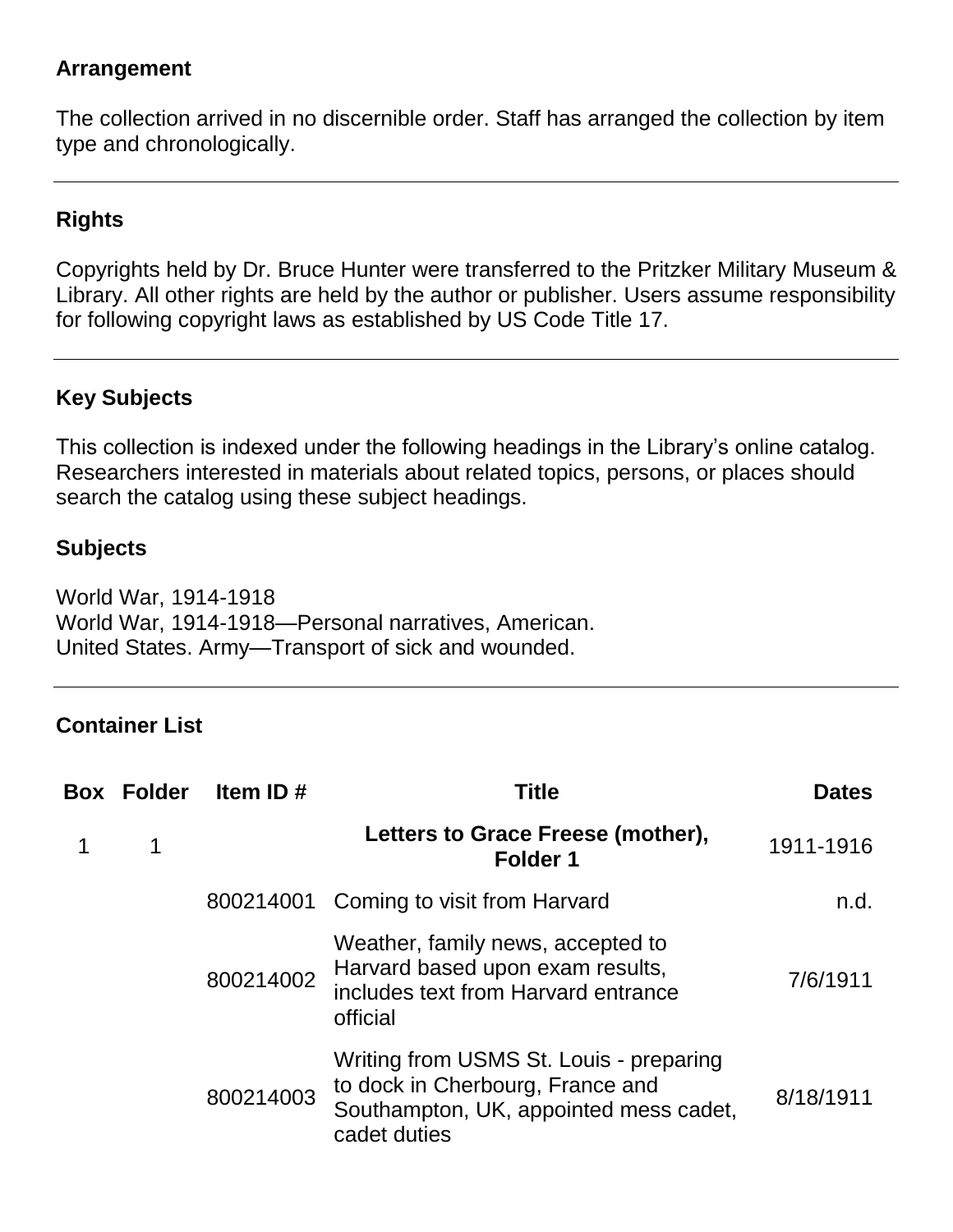| 800214004 | From Southampton UK - cadet work after<br>arrival                                                                                            | 8/20/1911 |
|-----------|----------------------------------------------------------------------------------------------------------------------------------------------|-----------|
| 800214005 | From Harvard Delegation, East Northfield,<br>MA, delegation activities, bible studies,<br>outdoor sporting activities                        | 6/23/1912 |
| 800214006 | Back from overseas trip, Dr.'s visits,<br>sports and arts                                                                                    | n.d.      |
| 800214007 | From Framingham, MA - Apologies to<br>mother                                                                                                 | n.d.      |
| 800214008 | From Cambridge, MA - student activities,<br>YMCA Immigration talk, working in library,<br>expenses                                           | n.d.      |
| 800214009 | From Kearsarge, NH - after two Harvard<br>exams                                                                                              | 1/30/1914 |
| 800214010 | From Kearsarge, NH - weather, hiking                                                                                                         | $Feb-14$  |
| 800214011 | From Kearsarge, NH - hiking,<br>snowshoeing, exams                                                                                           | 2/3/1914  |
| 800214012 | From NYC - Ivy League conference,<br>sightseeing, church, considering the<br>ministry                                                        | 3/29/1914 |
| 800214013 | From Lake Sunapee, NH - singing hymns,<br>sports                                                                                             | n.d.      |
| 800214014 | From Cambridge, MA - referencing mail<br>from potential employer,                                                                            | n.d.      |
| 800214015 | From Washington D.C. - working on info<br>for Argentine Railway                                                                              | n.d.      |
| 800214016 | From Augusta, GA - working with<br>Riverside Cotton Mill, working with traffic<br>manager for competition in Argentina,<br>notes segregation | 6/16/1914 |
| 800214017 | From Matanzas, Cuba - received<br>commissions for other work while in<br>Argentina, about life on the ship                                   | 6/26/1914 |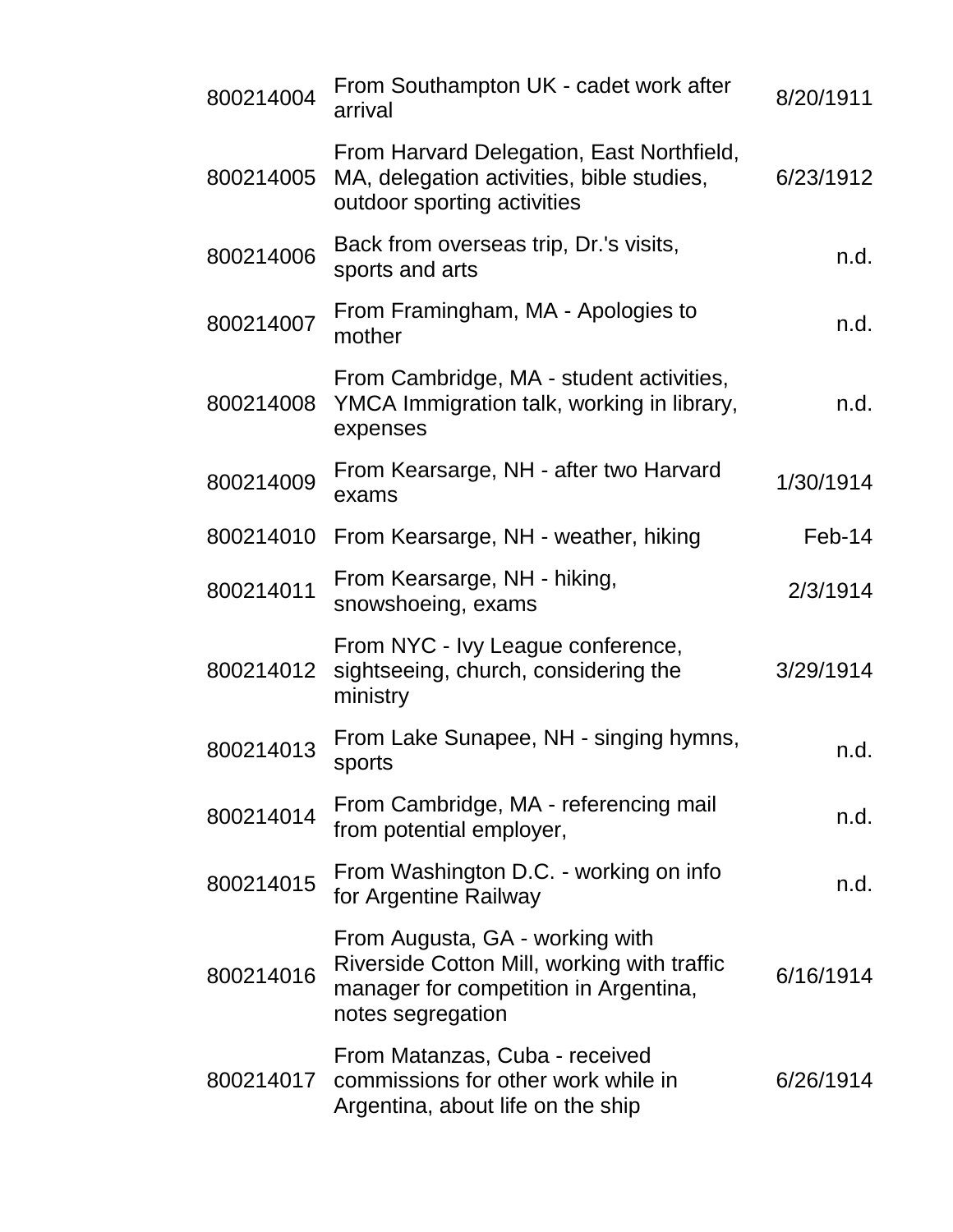| 800214018                                        | From Montevideo, Uruguay - Impending<br>WWI is of interest in South America,<br>working for Riverside Mills, in election<br>season                                              | 7/31/1914 |
|--------------------------------------------------|---------------------------------------------------------------------------------------------------------------------------------------------------------------------------------|-----------|
| 800214019                                        | From Buenos Aires, Argentina - business<br>is bad, preparing to return home                                                                                                     | 8/5/1914  |
| 800214020                                        | From Buenos Aires, Argentina - begun<br>trip home, decided to prefer to find a job<br>in US rather than Argentina, business<br>depression and war has made things<br>uncertain, | 8/23/1914 |
| 800214021                                        | From Rio de Janeiro, Brazil - ship<br>stopped by German cruiser and made to<br>sign a promise to not fight Germany                                                              | 8/30/1914 |
|                                                  | 800214022 Sending semester grades                                                                                                                                               | May-15    |
| 800214023                                        | Debating war in classes, sports, diploma<br>to be mailed                                                                                                                        | 7/2/1915  |
| 800214024                                        | From Cambridge, MA - weather, school<br>notes                                                                                                                                   | n.d.      |
| 800214025                                        | visiting family                                                                                                                                                                 | n.d.      |
| 800214026                                        | From Co. 9, 7th Reg., Training Camp,<br>Plattsburg - company hike, trip to<br>Montreal (incomplete letter)                                                                      | 1916      |
|                                                  | Letters to Grace Freese (mother),<br>Folder <sub>2</sub>                                                                                                                        | 1917-1918 |
| 800214027                                        | From Allentown, PA - training course, US<br>Ambulance Corps, banking                                                                                                            | 6/6/1917  |
| 800214028                                        | Appointed to camp police, patrolling town<br>saloons, rumored to be at camp until<br>September                                                                                  | 6/10/1917 |
| 800214029                                        | Weather, two hours military marching drill<br>every day plus fatigue duty, no uniforms<br>yet, clothing requests                                                                | 6/14/1917 |
| 800214030 Weather, track meet, "practice" battle |                                                                                                                                                                                 | 6/17/1917 |

**1 2**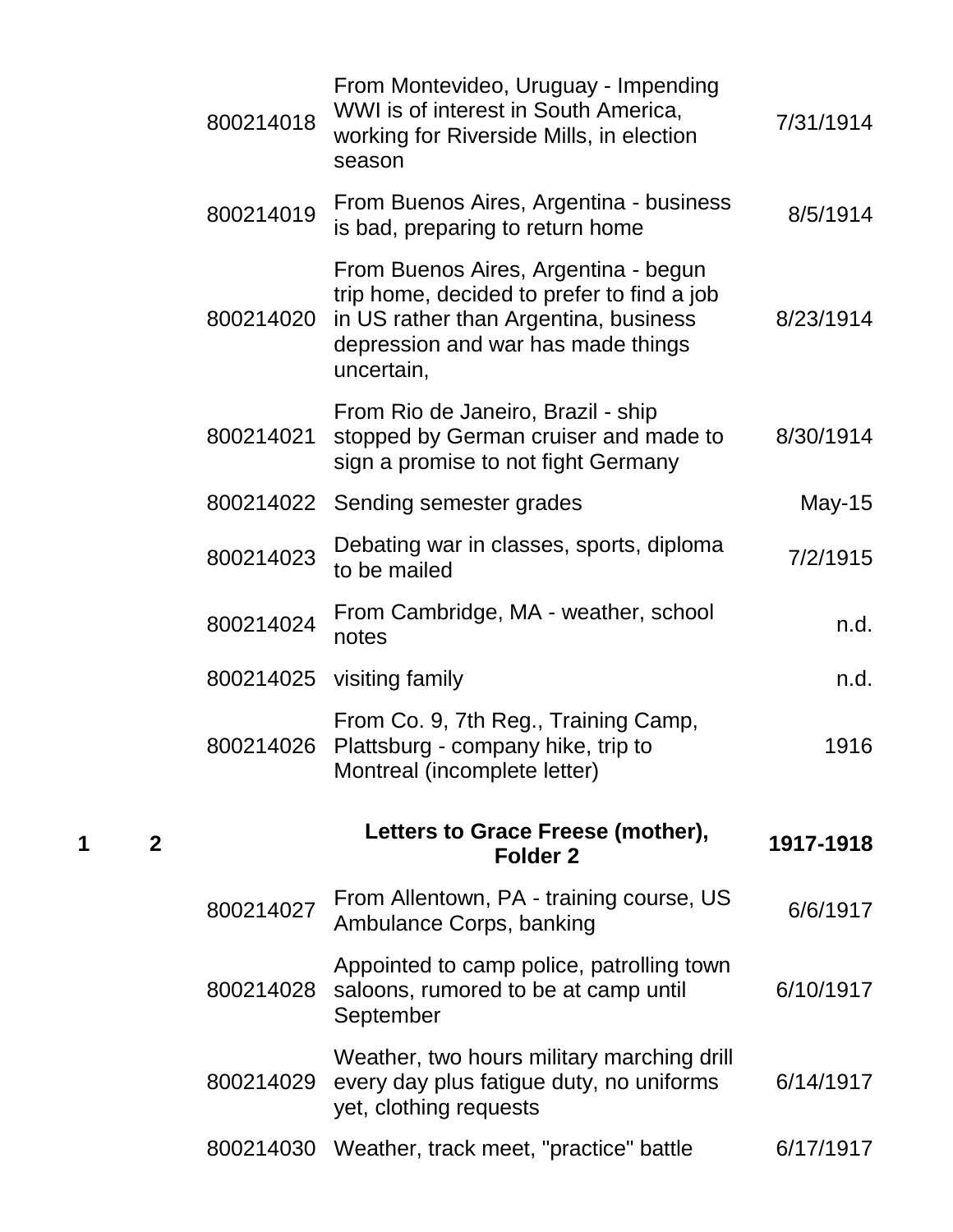| 800214031 | At sea - family health talk, hoping to<br>accomplish something worthwhile                                                                                     | Aug-17     |
|-----------|---------------------------------------------------------------------------------------------------------------------------------------------------------------|------------|
| 800214032 | On transport to France - transport<br>surrounded by armed ships, time passes<br>fast due to companionship, ship exercise                                      | n.d.       |
| 800214033 | France - French dinner, sightseeing,<br>money exchange rates                                                                                                  | 9/4/1917   |
| 800214034 | France - weather, family news, unreliable<br>news of war                                                                                                      | 9/29/1917  |
| 800214035 | France - now part of the French Army<br>(Service Sanitaire U [United States] 60),<br>weather, see many stretcher bearers                                      | 10/21/1917 |
| 800214036 | France - lucky in regard to quarters,<br>French cooking                                                                                                       | 11/5/1917  |
| 800214037 | France - repair work on cars, on French<br>Army system of leave                                                                                               | 11/11/1917 |
| 800214038 | France - Family news, about French<br>house staying in                                                                                                        | 11/19/1917 |
| 800214039 | France - light work, back on driving duty<br>after a month in charge of quarters, giving<br>instruction on asking questions in a<br>manner that he can answer | 12/4/1917  |
| 800214040 | France - pay and insurance deductions,<br>car maintenance, can't discuss actual<br>duties                                                                     | 12/11/1917 |
| 800214041 | France - Only drive ambulances, unless<br>there are too few stretcher bearers,<br>description of shelled country, aviation<br>battles                         | 12/21/1917 |
|           | 800214042 France - Detailing duties in general way                                                                                                            | 1/20/1918  |
| 800214043 | Paris - Received 10 day pass, also going<br>to Nice and the Riviera                                                                                           | 2/8/1918   |
|           | 800214044 Touring paris                                                                                                                                       | 2/16/1918  |
|           | 800214045 Cable from Paris                                                                                                                                    | 2/24/1918  |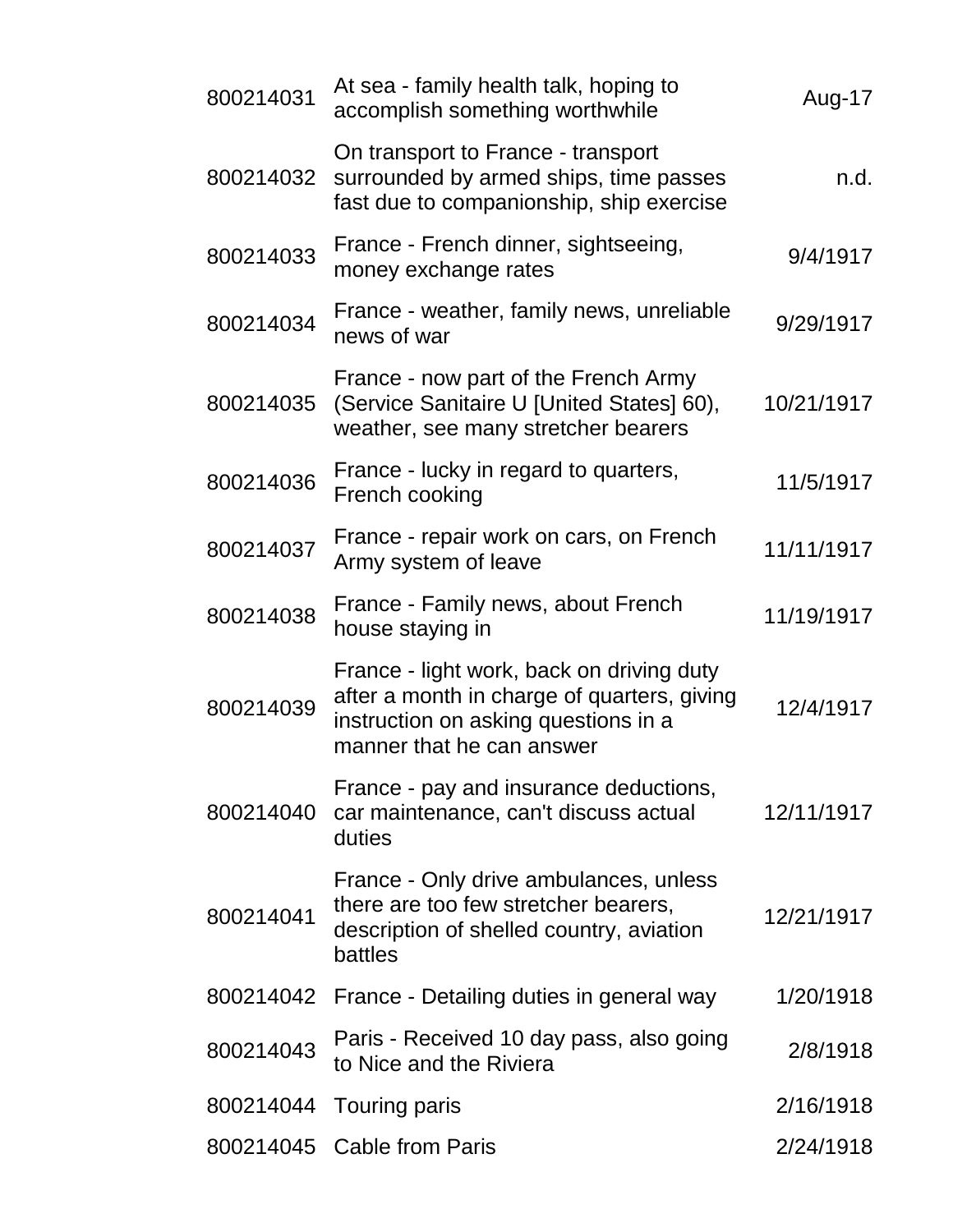|           | 800214046 Detailing his time in Nice                                                                                                          | 3/2/1918  |
|-----------|-----------------------------------------------------------------------------------------------------------------------------------------------|-----------|
| 800214047 | Gifts received, weather                                                                                                                       | 3/9/1918  |
| 800214048 | Very busy, too many warm clothing gifts                                                                                                       | 3/29/1918 |
| 800214049 | American entertainers, quiet time with<br>occasional alarms                                                                                   | n.d.      |
| 800214050 | Weather, books read                                                                                                                           | 4/10/1918 |
| 800214051 | Plan to bring French driver and family to<br>America to serve as workers for family                                                           | 4/22/1918 |
| 800214052 | Sent helmet of German shelling victim,<br>weather, details of hard work at a post<br>below ground                                             | 4/29/1918 |
| 800214053 | family, weather, discouraging news about<br>war and figure to be there for awhile                                                             | 5/4/1918  |
| 800214054 | Mother's Day, rather be in the war helping<br>the Allies than anywhere else                                                                   | 5/12/1918 |
| 800214055 | Liberty Loan advice                                                                                                                           | 5/19/1918 |
| 800214056 | Weather, comfortable post in former<br>stable                                                                                                 | 5/26/1918 |
| 800214057 | Follow communiques on maps, seemingly<br>leading to the "final big battle", very heavy<br>artillery, now quiet tension                        | 6/2/1918  |
| 800214058 | Long stretch without receiving mail from<br>US, assumed 1st sergeant work,<br>attending lectures on diplomatic relations<br>leading up to war | 6/24/1918 |
| 800214059 | Quiet time, driving to posts to inspect                                                                                                       | 6/30/1918 |
| 800214060 | Discussing the next possible offensive                                                                                                        | 7/7/1918  |
| 800214061 | received film in the mail, Bastille Day, in<br>charge of auto maintenance                                                                     | 7/14/1918 |
| 800214062 | Seeing "interesting things", life much less<br>quiet                                                                                          | 7/23/1918 |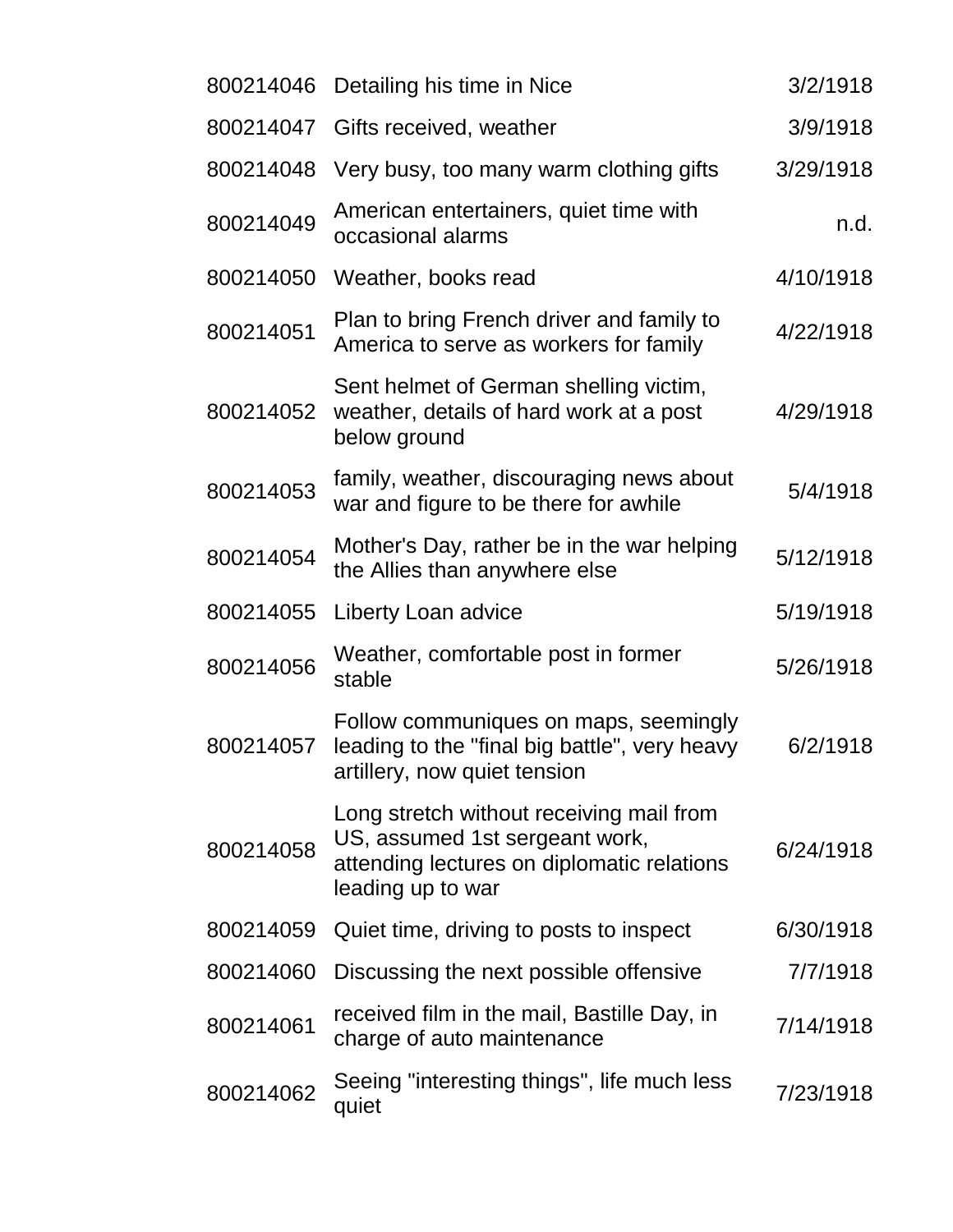| 800214063 | 12 hour shifts at a front post, hard work<br>and sights to 'make you hate war', crucial<br>time and fighting is 'bitter and desperate'                         | 8/1/1918   |
|-----------|----------------------------------------------------------------------------------------------------------------------------------------------------------------|------------|
| 800214064 | Some terrible sights, troops are doing well<br>as reported in the news                                                                                         | 8/6/1918   |
| 800214065 | Heavy work is letting up, can sleep nights                                                                                                                     | 8/18/1918  |
| 800214066 | Paris - Decorated with Croix de Guerre,<br>transferred to American Army Intelligence<br>Service, work will likely be confidential,<br>out of Ambulance Service | 8/21/1918  |
| 800214067 | news from Yanks is encouraging,<br>Bulgaria and Turkey getting hit hard,<br>wishes to still be in old section on the<br>front                                  | 8/29/1918  |
| 800214068 | Former unit cited for bravery in attack,<br>good news from the front                                                                                           | 9/2/1918   |
| 800214069 | Cable from Paris - "Well"                                                                                                                                      | 9/4/1918   |
| 800214070 | New job is more mental in nature, news of<br>American cutting off the St. Mihiel salient                                                                       | 9/22/1918  |
| 800214071 | Wishes to be on front with old unit, news<br>improves with every communique, Liberty<br>Loans                                                                  | 10/7/1918  |
| 800214072 | Good news from the front, talk of citation -<br>volunteered for work which saved 35<br>lives, request for civilian clothes                                     | 10/14/1918 |
| 800214073 | Working in counter-espionage, poor time<br>to sell railroad stocks                                                                                             | 10/20/1918 |
| 800214074 | Germans being driven out of Belgium,<br>Wilson's notes to the German people to<br>revolt                                                                       | 10/27/1918 |
| 800214075 | Telegram - "All Right"                                                                                                                                         | 11/10/1918 |
| 800214076 | News of impending armistice, plenty of<br>work to come, supervising many men                                                                                   | 11/10/1918 |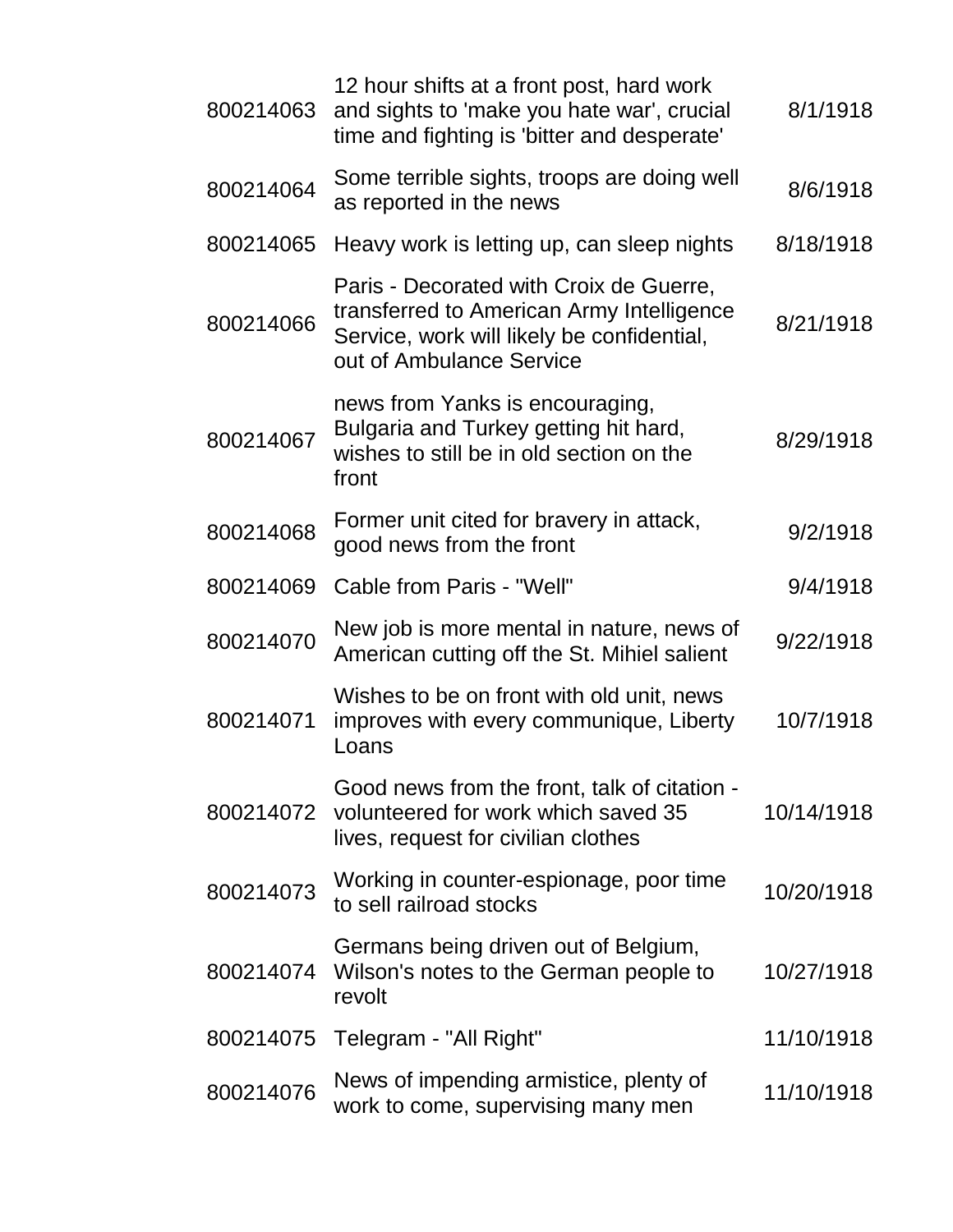| 800214077 | Things have changed much, Americans<br>did well at St. Mihiel and Verdun, not to<br>return home for a long time                                                                                                                                                                    | 11/17/1918 |
|-----------|------------------------------------------------------------------------------------------------------------------------------------------------------------------------------------------------------------------------------------------------------------------------------------|------------|
| 800214078 | draftees in camp being demobilized,<br>armistice in effect and Germans handing<br>in weapons, weeding out Prussian<br>autocracy and making Germany military<br>future an impossibility                                                                                             | 11/24/1918 |
| 800214079 | Full detail of war activities thus far: St.<br>Nazaire, Chartres, Argonne Forest, La<br>Grange aux Bois, "Verdun Sector",<br>attached to French 25th division, Fort<br>Douaumont and daily shelling,<br>Thiaucourt, Rarecourt, Campiegne<br>woods, Cuiry-Housse (shelling and gas) | 11/24/1918 |
| 800214080 | Hopeful for better conditions, especially<br>food, may get change of station soon                                                                                                                                                                                                  | 12/1/1918  |
| 800214081 | Established in Paris now and expectto be<br>there for awhile, captured cannons line<br>the streets, new League Souvenez-Vous<br>(do not forget!) took remember German<br>misdeeds                                                                                                  | 12/8/1918  |
| 800214082 | President Wilson arrived in Paris,<br>attached to Peace Mission and sees<br>many famous people                                                                                                                                                                                     | 12/15/1918 |
| 800214083 | Work is steady but less busy, Paris is<br>very expensive                                                                                                                                                                                                                           | 12/29/1918 |
|           | Letters to Grace Freese (mother),<br>Folder <sub>3</sub>                                                                                                                                                                                                                           |            |
| 800214084 | Preliminaries of peace conference,<br>conference will be long and involving<br>economic factors                                                                                                                                                                                    | 1/12/1919  |
| 800214085 | <b>Transferred to Corps Intelligence Police</b><br>for reduced pay, Peace Conference<br>started                                                                                                                                                                                    | 1/19/1919  |
| 800214086 | Long trip over weekend to visit former unit                                                                                                                                                                                                                                        | 1/28/1919  |

**1 3**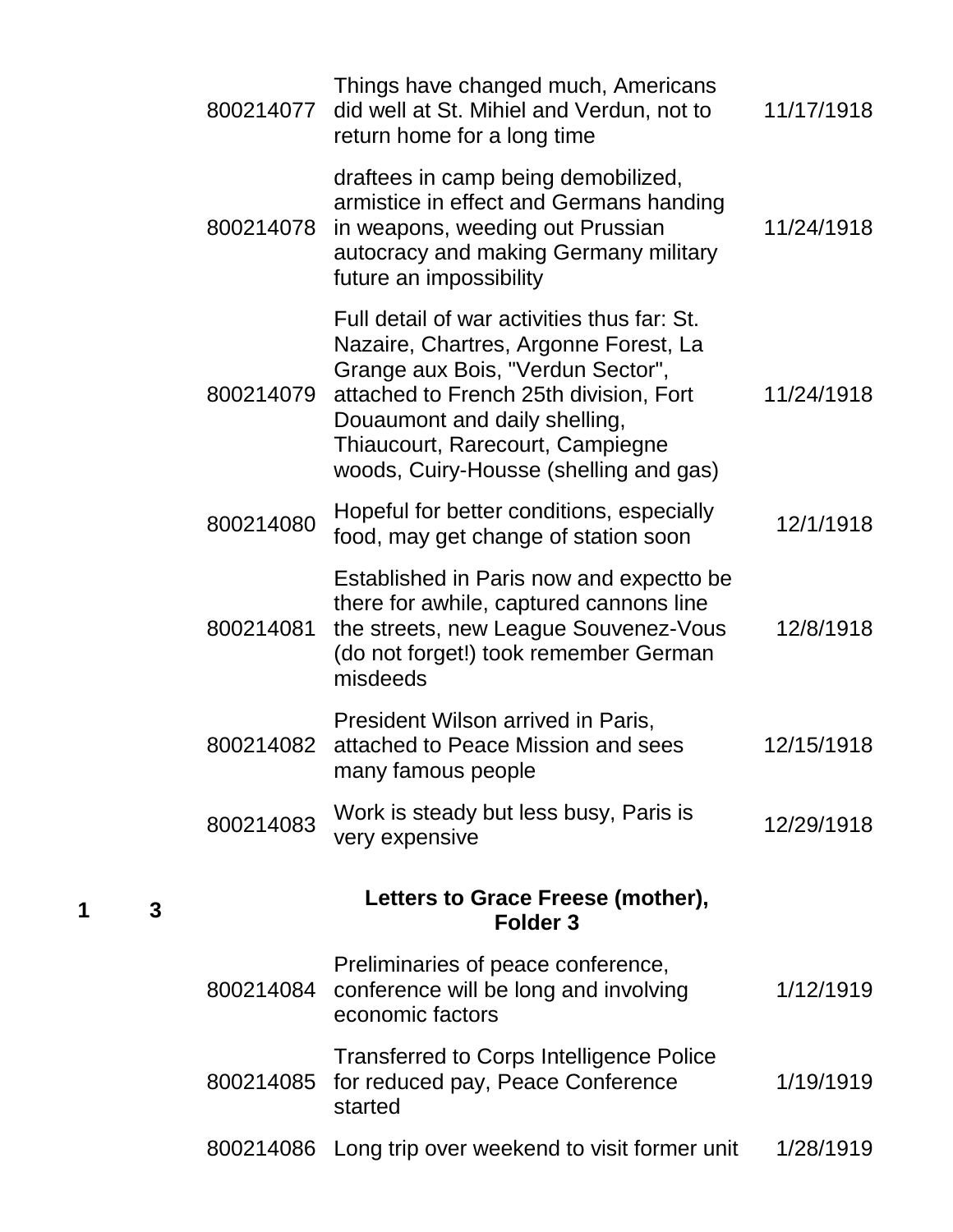| 800214087 | Peace Conference working hard, defining<br>projected League of Nations to decide<br>territorial questions (incomplete letter)                                                                            | 2/2/1919  |
|-----------|----------------------------------------------------------------------------------------------------------------------------------------------------------------------------------------------------------|-----------|
| 800214088 | Writing to former employer to possibly line<br>up employment upon return, 3rd gold<br>service stripe in works, Peace Committee<br>finishing plan                                                         | 2/8/1919  |
| 800214089 | Pres. Wilson left upon completion of<br>League of nations plan, International<br><b>Harbors and Waterways Committee</b><br>under way                                                                     | 2/17/1919 |
| 800214090 | Considering future work and<br>enlisted/federal pay comparison                                                                                                                                           | 2/23/1919 |
| 800214091 | French beginning to come around on idea<br>of League of Nations, difficult for<br>American's to realize the threat to France<br>from Germany, League not a threat to<br>Monroe Doctrine but an extension | 3/2/1919  |
| 800214092 | Work has been directing and<br>administration, former boss saving his<br>position, poem by Thomas Edward Brown                                                                                           | 3/9/1919  |
| 800214093 | Reminiscing to a year before, describing<br>quarters, Pres. Wilson back in paris to<br>finalize peace deal, deciding on future<br>work                                                                   | 3/16/1919 |
| 800214094 | Rumored return home in June, spread of<br>Bolshevism is a threat                                                                                                                                         | 3/23/1919 |
| 800214095 | Sending souvenirs and letters home,<br>residents coming home, work is called<br>Negative Intelligence of the Peace<br>Commission                                                                         | 3/31/1919 |
| 800214096 | Sightseeing, work involves obtaining<br>information through interviews                                                                                                                                   | 4/8/1919  |
| 800214097 | Travel through Paris on public<br>transportation, maybe be sent home by<br>June, but still processes left to do<br>stateside (incomplete letter)                                                         | 4/14/1919 |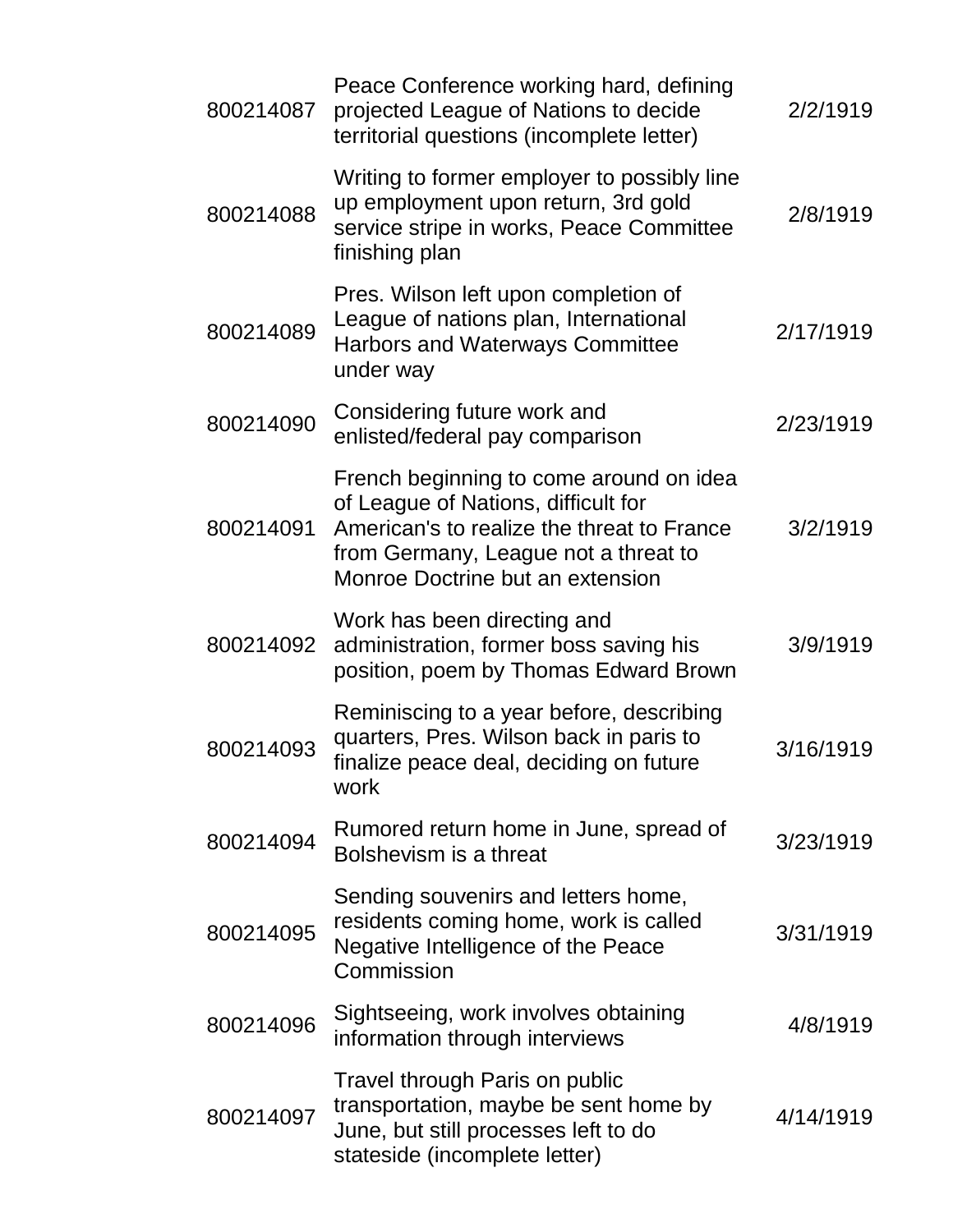| 800214098 | Work trip to the Somme, train trip to Arra<br>through shelled town of Albert, only a few<br>walls to show that it was once inhabited    | 4/21/1919  |
|-----------|-----------------------------------------------------------------------------------------------------------------------------------------|------------|
| 800214099 | All preparing to return home, signing of<br>treaty is near, but for Italian claims on<br>Fiume, Germans have arrived to sign            | 4/29/1919  |
| 800214100 | Discussing working for French firms who<br>need American capital, opera viewing,<br>expect to leave middle of May                       | 5/5/1919   |
| 800214101 | Expect to leave Paris this week, home in<br>about a month, French women are keen<br>to talk about international relations               | 5/11/1919  |
| 800214102 | Business offer from bank in Philadelphia,<br>negotiating salary                                                                         | 10/21/1919 |
|           | <b>Letters to Mary Freese (sister)</b>                                                                                                  | 1916-1918  |
| 800214103 | Shooting practice on the range,<br>swimming, hiking, trip to Montreal                                                                   | 7/30/1916  |
|           | 800214104 Mother's eye injury                                                                                                           | 6/19/1917  |
| 800214105 | Drilling with troops, 6 day hike coming up,<br>planning to leave for France by middle of<br>August                                      | 7/24/1917  |
| 800214106 | Sending suitcase and clothes home,<br>received orders for shipping out, glad to<br>be among first 20 out of 120 sections to<br>be going | 7/27/1917  |
| 800214107 | May leave in 1-10 days, won't be able to<br>cable for at least 10 days after arrival,<br>happy to be going                              | 7/31/1917  |
| 800214108 | Transport delayed by repairs, trip to<br>Philadelphia while waiting                                                                     | 8/5/1917   |
| 800214109 | Preparing to leave, final inoculations,<br>asking for regular packages                                                                  | 8/6/1917   |
| 800214110 | Interesting scenery, scraping by with<br>French and Spanish language, ancient                                                           | 8/29/1917  |

**1 4 Letters to Mary Freese (sister) 1916-1918**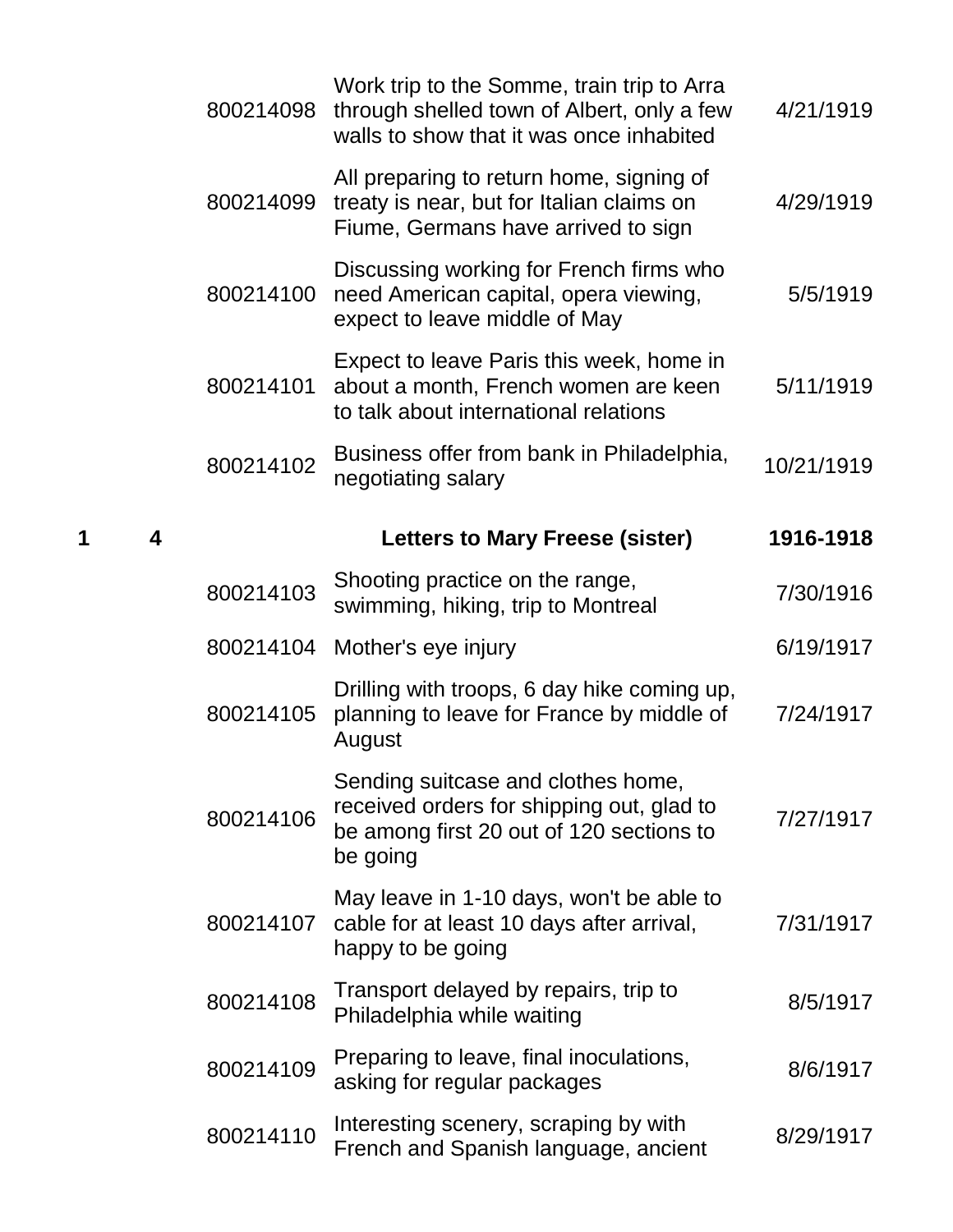transportation

**1 5**

| 800214111 | Working much harder, a relief after<br>endless drilling, staying in a French Inn                                                                                                                                                         | 9/17/1917  |
|-----------|------------------------------------------------------------------------------------------------------------------------------------------------------------------------------------------------------------------------------------------|------------|
| 800214112 | Very much at the front, nearest shell so<br>far has been shrapnel about 15 ft, hard to<br>carry the severely wounded, awakned by<br>heavy bombardment                                                                                    | 10/17/1917 |
| 800214113 | requesting good chocolate, socks, books,<br>details of quarters                                                                                                                                                                          | 11/5/1917  |
| 800214114 | Cleaning the autos, difficult to be<br>optimistic about the end of the war, end<br>seems interminable from current<br>progress, best hope seems to be the<br>Russian front if the Anti-Bolsheviks and<br>Japanese can mount an offensive | 12/13/1917 |
| 800214115 | Weather, supervising the service for a<br>three-day shift, Pres. Wilson's speech<br>good but the Germans still need some<br>hammering to appreciate it                                                                                   | 1/14/1918  |
| 800214116 | Passes have been restricted to 7 days<br>every 4 months and only to one area                                                                                                                                                             | 3/10/1918  |
|           | <b>Letters to Grace and John Freese</b><br>(sister and brother)                                                                                                                                                                          | 1917       |
| 800214117 | Slow mail, French speak English well,<br>similar to movie depictions                                                                                                                                                                     | 10/14/1917 |
| 800214118 | Getting along with French army well,<br>news from the front is encouraging,<br>"temptation" on the side is always<br>available for the weak man                                                                                          | 10/24/1917 |
| 800214119 | Rather quiet duty, learning much about<br>auto repair, life is different than for most<br>Americans due to serving as part of<br>French army                                                                                             | 12/13/1917 |